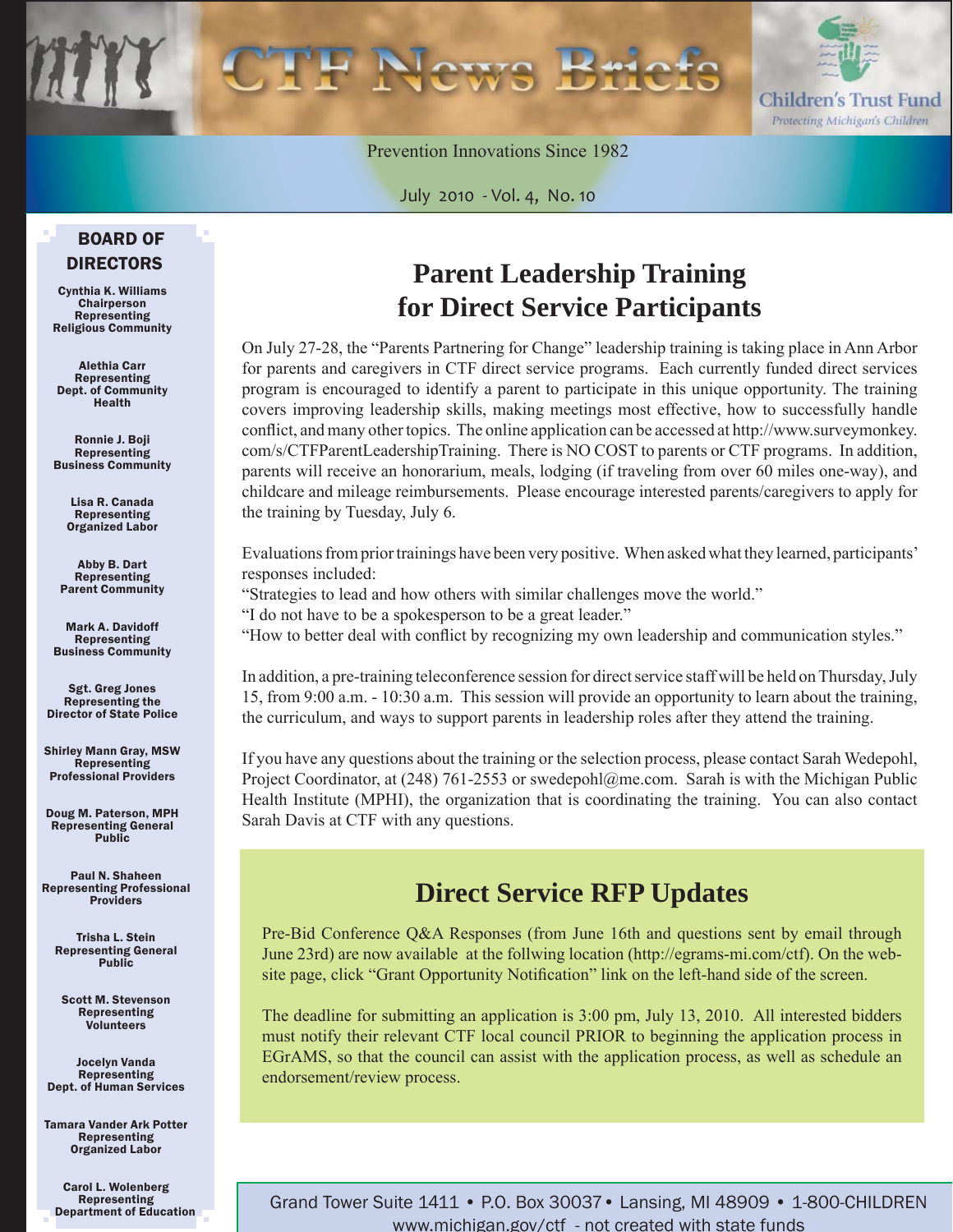## **Direct Service Grants**

Ongoing thanks and appreciation for your commitment to Michigan's communities!

Tip for this month: Each day of our lives we make deposits in the memory banks of our children. --Charles R. Swindoll

Sylvia Brown Jones *Direct Services Coordinator*

#### **Direct Services RFP Cash Match Update**

Important note: The deadline for securing a cash match will be August 31, 2010. Any application that is approved for funding in the rating process that does not have the match committed, will be approved contingent upon securing the match by August 31. Any application with such a contingency approval that does not secure the full 20% match by August 31 will be removed from the approved group of applications. All funded applications must obtain this cash match for subsequent years of the contract no later than 60 days prior to the beginning of each contract year, with documented verification emailed to Sylvia Brown Jones within that same timeframe.

#### **Year-end Grant Payments Schedule Notifi cation**

Watch your mail for this year-end letter. The Department of Human Services Contract Payments Unit has issued the following timelines for prior and current year bills to meet their FY 2010 year-end deadlines.

a) Submit FY10 current year bills (October thru June) by July 20, 2010

b) Submit July - September 2010 expenditure estimates by September 17, 2010 to establish all year-end accounts payable.

We anticipate that timely submission of bills will also help reduce overestimation and/or underestimation of September bills. A follow-up memo addressing yearend close directions will be sent in July as soon as a firm year-end close out schedule is identified. If you have any questions, please call Sylvia Brown Jones.

#### **Direct Service Workgroup**

The next DS Workgroup teleconference will be scheduled for August 26th, from  $1:00 \text{ pm} - 2:30 \text{ pm}$ . Reminders will be sent out prior to the meeting.

#### **Progress Reports**

The third quarterly reports (Financial Status Report, Program Register, and Work Plan) will be due on July 20, 2010. Please stay mindful of the Year-End Grant Payment Schedule listed on the top right side of this page, and contact Sylvia Brown Jones for assistance, or if there are questions.

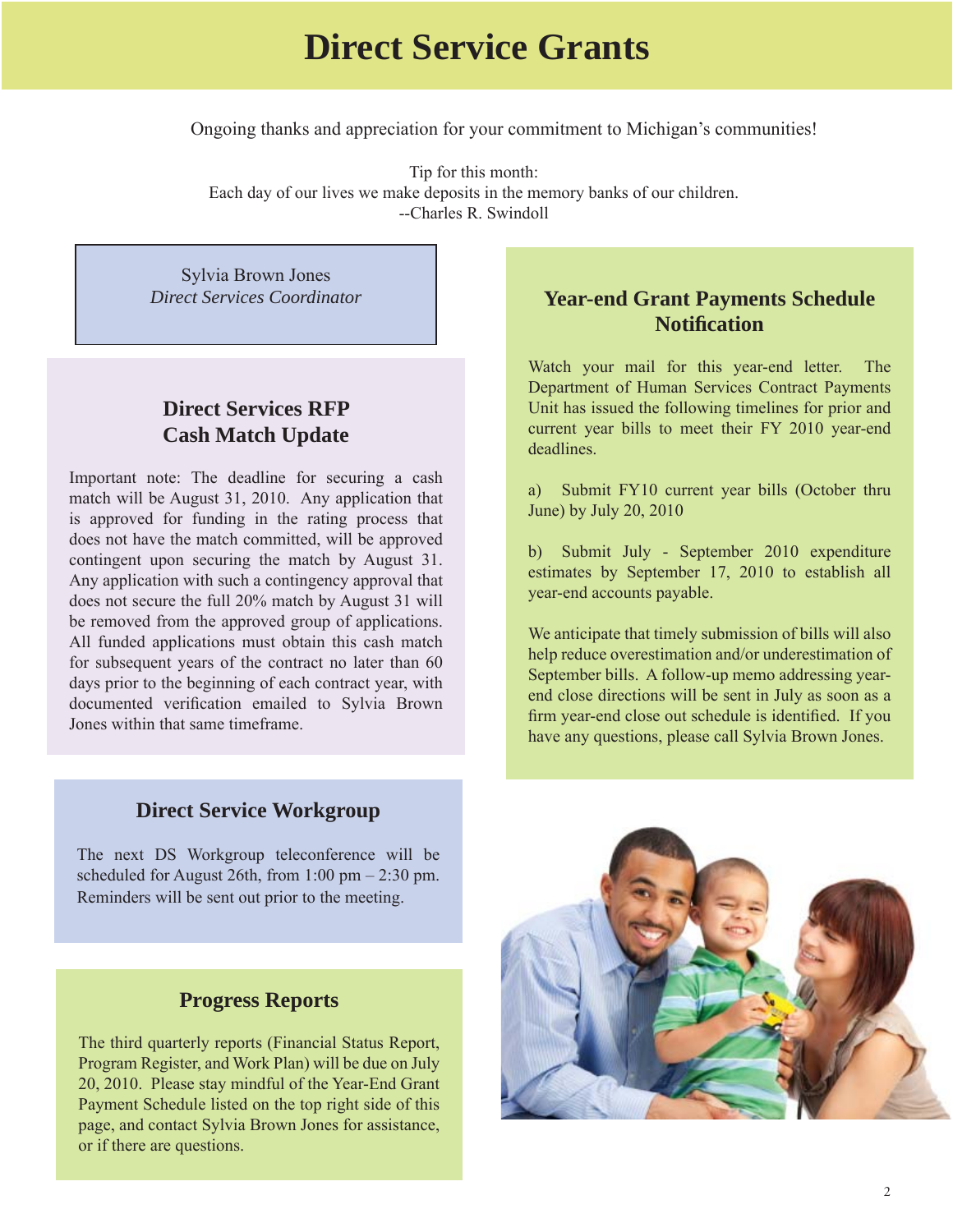## **Highlighting Direct Services Grantees**

In the course of preparing for the 2010 Annual Signature Event, CTF solicited success stories from programs throughout Michigan that are supported with CTF Direct Services grants. It was clear from the stories submitted that there are truly meaningful differences being made for children and families. As follow up, CTF will showcase a Direct Services funded program in our News Brief each month.

## **Berrien County Health Department's Nurse-Family Partnership Program**

### **Anna's Story**

Getting pregnant was a life changing moment for this young high school junior. Anna\* was unsure of what to do and the father of the baby exited her life when he found out she was pregnant. Anna, having been diagnosed with ADD and having to attend some special education classes, worried about having all the skills she would need to take care of a baby plus still reach her goal of graduating high school.



At 14 weeks pregnant, she decided to join the Nurse-Family Partnership program to gain the necessary parenting skills she needed. Anna worked hard at having a healthy pregnancy and enjoyed learning about how she could give her baby the best start in life. Anna went on to have a healthy baby girl and now is a senior in high school. She is on target to graduate and is looking forward to receiving her diploma while her little girl watches from the stands.

Anna loves taking pictures of her little girl and proudly displays a homemade photo album of her pictures. After graduation this mom is interested in doing something in the childcare field.

\*Name has been changed.



#### **Facts about the Berrien County Health Department's Nurse-Family Partnership Program:**

Serves 100 first-time mothers in Berrien County.

Provides weekly or biweekly nursing home visits with first-time moms beginning in pregnancy and continues until the baby turns 2 years old.

• A nurse home visitor works with mom on a healthy pregnancy outcome, her educational goals and economic self sufficiency, family planning, as well as the health of the infant, immunizations, and the growth & development of the child.

- All work with the client is done in her home setting.
- The importance of reading to a young child is encouraged through a "beginning library" book component of the program.

*[This story was originally published in the CTF Grantee Success Stories booklet and may be found at http://www.michigan.](http://www.michigan.gov/documents/ctf/Program_booklet_321657_7.pdf) gov/documents/ctf/Program\_booklet\_321657\_7.pdf.*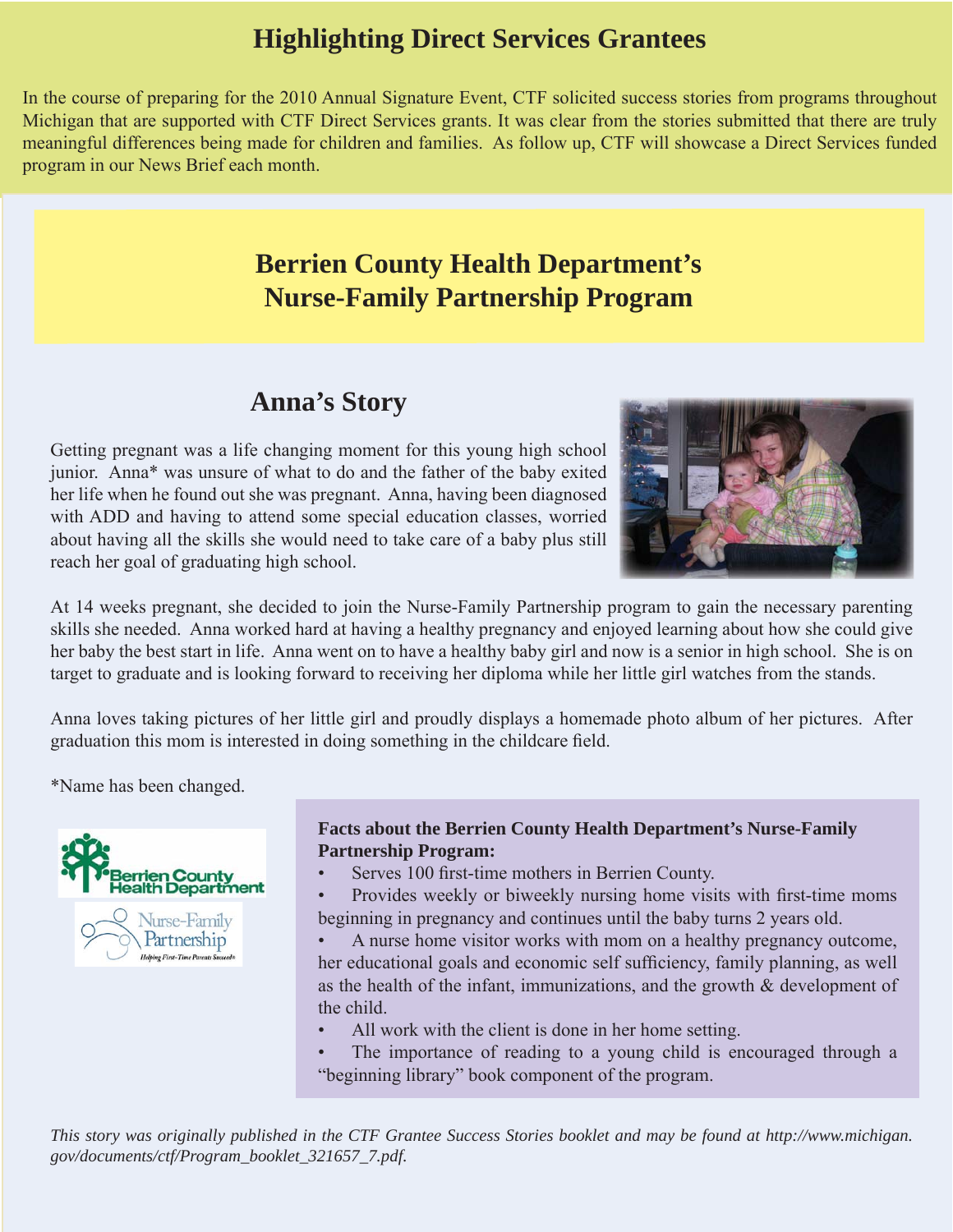# **Local Councils**

#### **Tier Projects Updates**

The local council tier workgroup projects have made excellent strides towards accomplishing their respective objectives. The results of those projects will soon be ready to launch on the CTF website local council program page, as the new Emily Schuster Wachsberger *Local Council Coordinator*

Local Council Resource Library. These informational resources are meant to provide local councils (and certainly others who wish to use the materials) with vital information which may be used to assist and strengthen all councils in a variety of ways. The Tier I group's board recruitment process provides information about the how-to steps of recruiting local board membership. The Tier II project outcomes build upon the Tier I project by providing a variety of documentation to support the board recruitment process. The Tier III project documentation outputs provide a process as well as supporting documentation about volunteer recruitment. The publication of all of the new documentation will enable and could potentially lead to common standards of practice, a building block for best practices. Each tier group has been meeting monthly via Webinar and phone conference to advance their respective projects.

See below for details about each tier workgroup meeting.

- Tier I The group will next meet on Monday, July 26th at 10pm. To register for the Webinar portion of the meeting go to the following link, https://www2.gotomeeting.com/register/716637490
- . The audio portion of the meeting will be 877-336-1828, access code 8088351.
- Tier II The group will next meet on Monday, July 19th at 10am.
- To register for the Webinar portion of the meeting go to the following link, https://www2.gotomeeting.com/register/303208875 . The audio portion of the meeting will be 877-336-1828, access code 8088351.
- Tier III –The group will next meet on Monday, August 2nd at 10am.
- To register for the Webinar portion of the meeting go to the following link, https://www2.gotomeeting.com/register/309470458 . The audio portion of the meeting will be 877-336-1828, access code 8088351.

#### **Annual Training – Save the Date!**

CTF is partnering with the University of Michigan and its conference "Child Abuse & Neglect: Prevention, Assessment, and Treatment." The conference will take place on October 18-19, 2010, at the Inn at St. John's in Plymouth, Michigan. A wide array of prevention, child welfare, legal, and medical workshops will be offered. CTF will cover registration costs for up to two attendees per grant. Lodging and registration details will be shared with all grantees as soon as they are available. Please stay tuned!

#### **August Local Council Workgroup Meeting**

The next local council workgroup meeting will be Thursday, August 5, at 10:00 a.m. At that time, we will be returning to our regular schedule (the first Thursday of the month at  $10:00$  a.m.). The phone conference line for that meeting is 877-336-1828, access code 8088351. There will be no meeting in July.

#### **Reminder**

Third quarter expenditure reports are due on July 20, 2010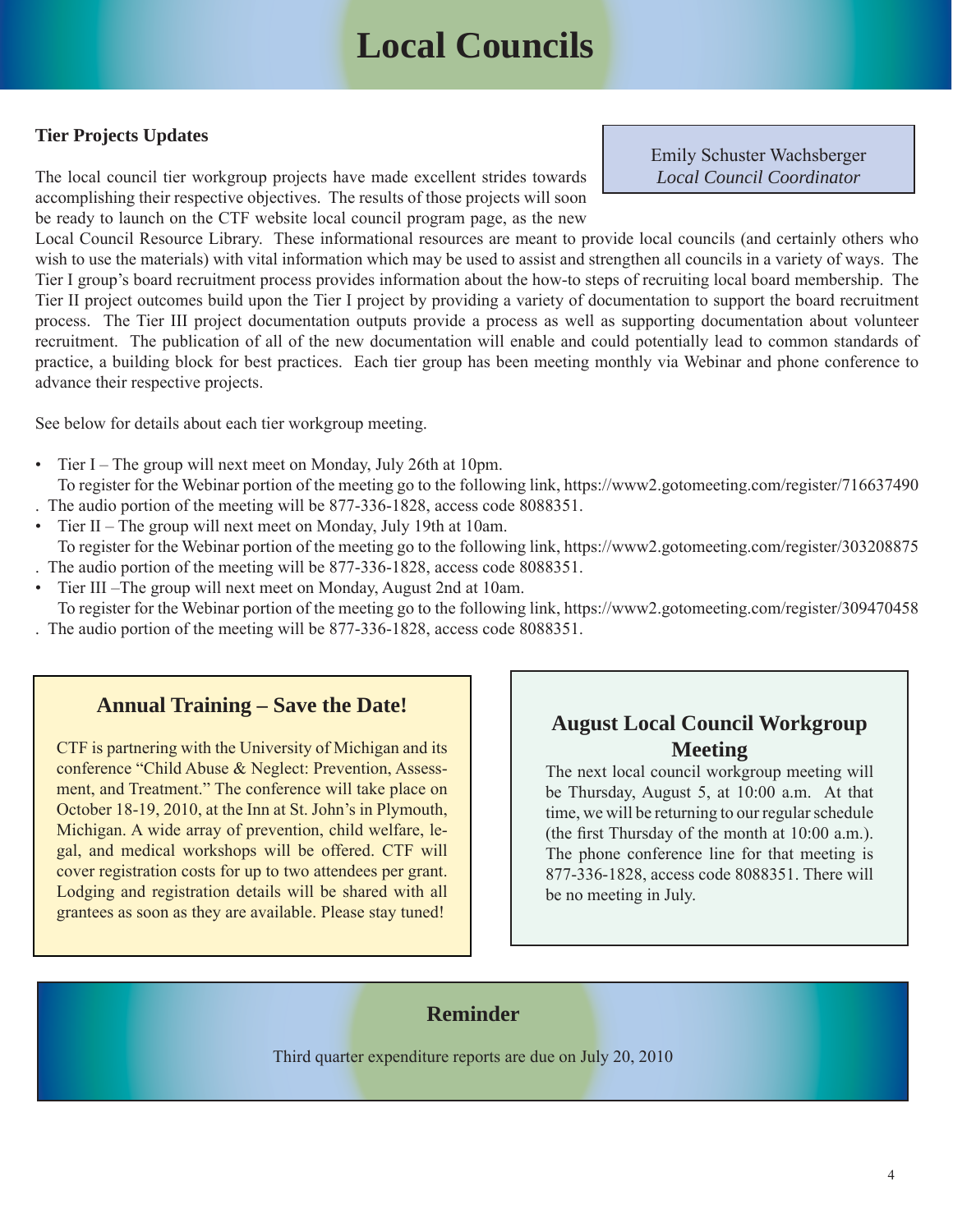# **Local Councils Fund Development**

#### **Regional Meetings**

Two of the 7 scheduled regional meetings took place in June, 2010. These excellent and energized sessions afforded those local councils in the Southeast and Southwest regions respectively, to collaborate, learn and gain support from each other. Each meeting began with introductions. Then, local councils had the opportunity to share in small groups about what they are doing to meet their stated council objectives. One result of those lively discussions in both regional meetings was significant interest by some councils to investigate and possibly adopt for themselves, programs utilized by neighboring councils. Some time was then spent on technical assistance, primarily related to EGrAMS. After lunch (which was provided) a general overview of peer sharing took place, including defining what is meant by peer review and how it may take shape for the local councils. This segment included a fun role-playing exercise of a sample peer sharing session. Tony Awards for all the volunteer actors are certainly warranted. Next, both meetings explored and brainstormed about the possibility of regional fund raising efforts. Feedback about possible regional fund raising efforts from the remaining five meetings will be added to data from the first two meetings. This information will then be synthesized and results shared with all councils at a later date. Finally, there was discussion at both meetings about future regional meetings. Both groups expressed an earnest desire to participate in future local council regional meetings.

CTF would like to express gratitude to Jyoti Gupta of the Council for Children of Washtenaw County and Mimi Otto of the CAN Council of Kalamazoo County for their hosting the first two regional meetings. Their planning efforts and hospitality contributed to making each meeting a great success. Kudos are also in order to Derrick Hartwell of the CTF team for assisting with logistical arrangements for all seven meetings.

CTF is asking that all councils please RSVP for these meetings (if not already done). The responses are important so that CTF can properly plan for all sessions. Councils are invited to have more than one representative attending and CTF will pay for lunch. They are scheduled for 9am – 3:30pm, EST except in Iron Mountain when the time will be 9am – 3:30, CST. Please contact Emily (wachsbergere@michigan.gov) with any questions. See below for further information about the remaining 5 meetings.

• East – Monday, July 12th, Saginaw CAN Council making final address arrangements.

• West – Wednesday, July 14th, Fremont Area Community Center, 4424 West 48th St., Fremont, MI, 49412

• Northern Lower Peninsula, Wednesday, July 28th, BJ's Banquet Meeting Rooms, 990 N. Center St, Gaylord, MI, 49735

• Western Upper Peninsula, Tuesday, August 17th (Note: 9am CST start), Address TBD

• Eastern Upper Peninsula – Wednesday, August 18th, Village Inn of Newberry, 7552 M-123, Newberry, MI, 49868

Patricia Headley *Fund Development Coordinator*



#### **Children's Trust Fund License Plate Looks to Celebrate Its 10 Year Anniversary!**

The year 2011 will mark the ten year anniversary of the Children's Trust Fund License Plate. As plans are being made for a full-blown campaign to kick-off in January 2011, we ask you to join us in closing out 2010 with the highest sales to date! If you haven't yet purchased your license plate, please do so. Encourage your family and friends to do the same. Start a friendly competition among your peers, co-workers, etc. to motivate them to purchase a Children's Trust Fund License Plate.

By proudly displaying your Children's Trust Fund License Plate you are helping to increase awareness of the Children's Trust Fund and the very important work of child abuse and neglect prevention that we ALL do! The revenue from the license plates allows us to support child abuse and neglect prevention programs throughout the State of Michigan.

The Children's Trust Fund License Plate can be ordered when you renew your automobile license plate or any time through a Michigan Secretary of State branch office or online at the Secretary of State Web Site: www.michigan.gov/sos. The Children's Trust Fund License Plate may also be ordered at the dealership when you purchase a new car. When you purchase a Children's Trust Fund plate, \$25 of the \$35 purchase fee is donated to protect Michigan's children. Each time your Children's License Plate is renewed, a \$10 fee is collected for the Children's Trust Fund.

 Have safe and enjoyable summer travels while proudly displaying your Children's Trust Fund License Plate!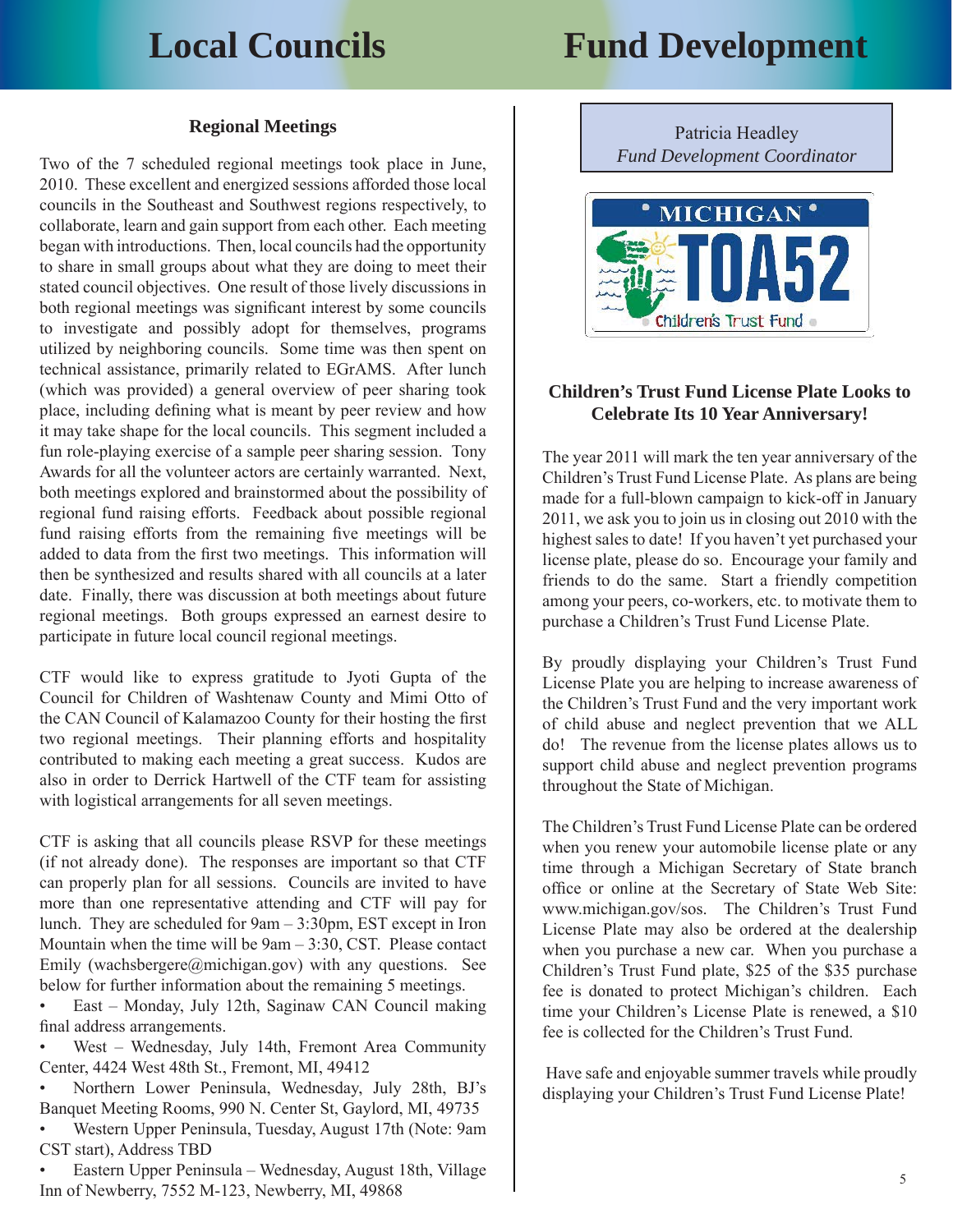# **Circle of Parents**

**Greetings to Michigan's Circle of Parents® network, and ongoing THANKS for a job well done! Our goal is to continue to build statewide capacity. Collaborative partners are always welcome.** 



#### **www.circleofparents.org**



Sylvia Brown Jones *Circle of Parents Coordinator*

#### **COP Success Stories**

Please submit your success stories so that CTF can submit them to the National COP Headquarters for their monthly report.

#### **Site Visits**

I will be planning site visits during the month of July primarily for program technical assistance.

#### **Report Update**

COP Jan – March, 2nd quarterly data reports were due on May 15, 2010. To date, there has been an 80% response rate. Please contact Derrick Hartwell at hartwelld@michigan.gov with any questions. It is very important to submit by the due date, so it can be compiled into the state report and subsequently sent to the National COP organization.

#### **Updates**

There is an updated electronic version of the COP Parent Handbook available in English at the Circle of Parents page of the CTF Website at [http://www.michigan.gov/ctf/0,1607,7-196-40188-137312--,00.html.](http://www.michigan.gov/ctf/0,1607,7-196-40188-137312--,00.html) A Spanish version will be available by the end of September.

CTF conducted its first Circle of Parents Advisory Committee (COPAC) Meeting for the purposes of strengthening and expanding COP program services in Michigan. The committee will meet bi-monthly (every other month) every 4th Thursday of the designated month, from 1:30 - 2:30 p.m. However, the next meeting will take place on August 31st, from 1:30 - 2:30 p.m. The CTF Conference Call Number is 877-336-1828, Access Code 8088351. Minutes from the first meeting will be sent out in early July. The committee's focus is two fold:

- 1). Internal Short-term Goals: Build up the committee and strengthen its effectiveness.
	- \* Build up membership
	- \* Understand the five Protective Factors
	- \* Provide an effective environment for an exchange of information to, and from, the COP participants and key stakeholders
- 2). External Long-term Goals: Strengthening and Expanding COP sites
	- \* Coordinate sites into a statewide COP Team

"Promote a safe environment for all children, and their families in Michigan."

"Spread Good Karma!"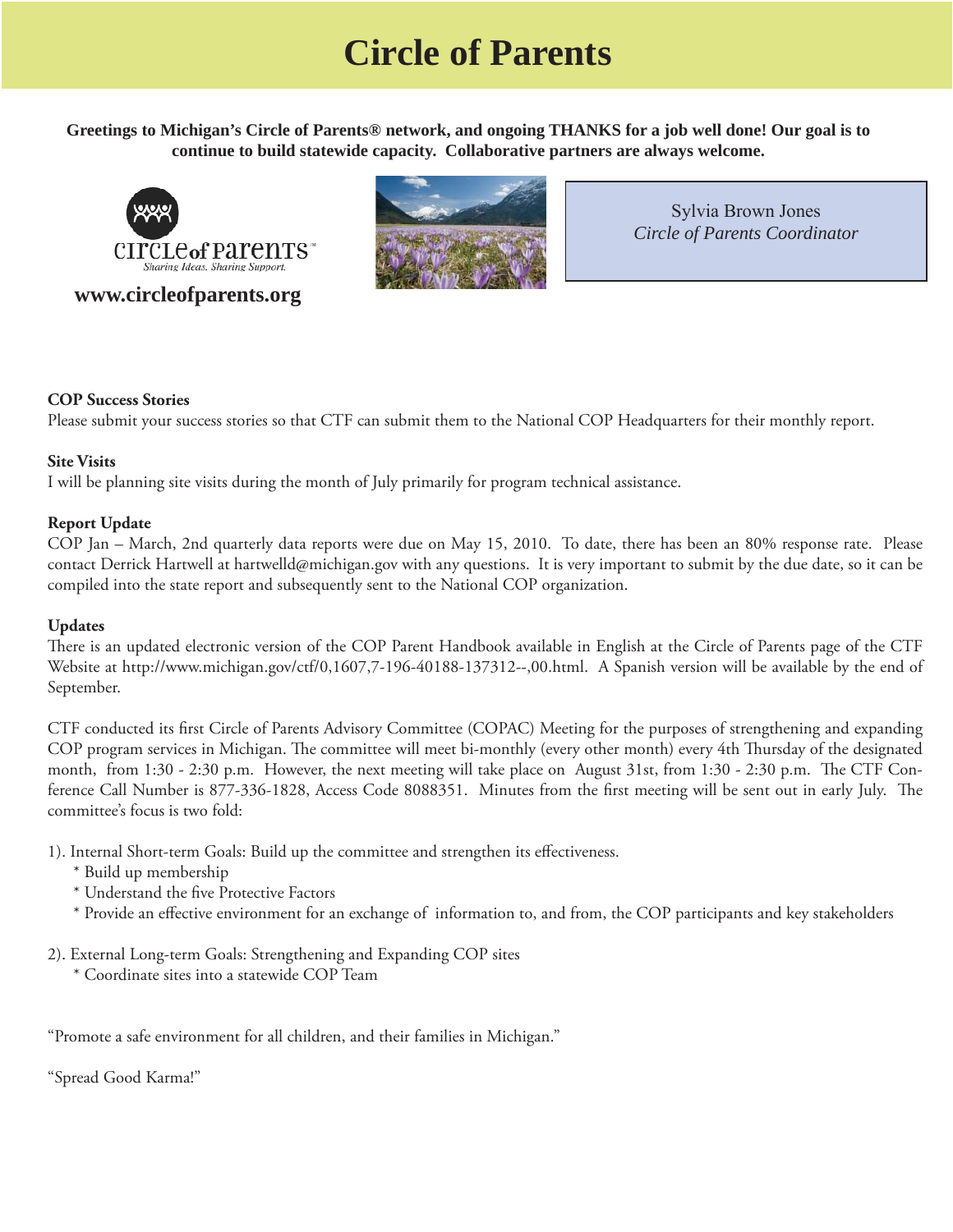# **Key Dates/Events**



**July 11:** CARE House of Oakland County will hold its *President's Ball* on July 11, 2010, at the Townsend Hotel in Birmingham, Michigan. For more information on this event, call Shawn Ciavattone at 248-332-7173.

**July 12:** CARE House of Oakland County will hold its Annual Golf Classic on July 12, 2010, at the Oakhurst Golf and Country Club in Clarkston, Michigan. For more information on this event, call Shawn Ciavattone at 248-332-7173.

**July 13:** The deadline for submitting an application for the Direct Service Grant RFP is 3:00 p.m. on July 13, 2010.

**July 22:** The Child and Family Enrichment Council in Isabella County will hold its *2nd Annual Wine Event* on July 22, 2010, at their office at 3333 S. Lincoln, Mt. Pleasant, Michigan, from 6:30 p.m. – 9:00 p.m. For more information on this event call Dee Obrecht at 989-773-6444.

**July 27-28:** On July 27-28, 2010, the "Parents Partnering for Change" leadership training is taking place in Ann Arbor for parents and caregivers in CTF direct service programs. Please see page 1 of the news briefs for more information.

July 30: The Macomb County Care House's will hold its 6th Annual *Golf Classic* on July 30, 2010, at the Pine Valley Golf Club, 16801 31 Mile Road, Ray, Michigan. Registration begins at 11:30 a.m. For more information on this event call Care House at 586-463-0123.



*Please submit events for August or September to Alan Stokes by August 2, 2010.*



August 5: The Children's Trust Fund local council workgroup meeting will take place at 10 a.m. The phone conference line for that meeting is 877-336-1828, access code 8088351.

**August 7:** The Safe Harbor Children's Advocacy Center will be beneficiaries of the *Allegan Eagles Bike Ride* at Allegan Eagles Club House on August 7, 2010. Call 269-673-3791 for more information.

**August 7:** The CAN Council of Saginaw County will hold its 2nd Annual *Kruisin' 4 Kids Poker Run* on August 7, 2010, at the Grand Central Sports Bar & Grill, 3504 State Street, Saginaw, Michigan. For information contact Ken at 517-819-2633, Amy at 989-529-0091, or Delores at 989-752-7226.

August 10: The Child and Family Resource Council will hold a *Hand-in-Hand Tour* at the Child and Family Resource Council office at 678 Front Ave., Suite 210, Grand Rapids, Michigan, at 11 a.m. on August 10, 2010. Contact 616-454-4673 to schedule a tour.

August 11-12: The CAN Council of Saginaw County will hold the *WIOG Roofsit* on August 11-12, 2010. Call 989-752-7226 for more information on this event.

August 14: The CAN Council of Saginaw County will hold its *Lizard Fair* on August 14, 2010. For more information on this event call 989-752-7226.

**August 20:** Child and Family Services Capital Area will hold its *Tee It Up For Kids! Annual Charity Golf Scramble* on August 20, 2010, at Walnut Hills Golf Club in East Lansing, Michigan. Shotgun start is at 9:00 a.m. For more information call 517-882- 4000.

August 22: The Child Abuse Council of Muskegon will hold its *Homefront Muskegon* event on August 22, 2010, from 7-11 p.m. For event and ticket information call 231-728-6410.

**August 26:** The Children's Trust Fund Direct Services workgroup meeting will take place on August 26 at 10am. The phone conference line for that meeting is 877-336-1828, access code 8088351.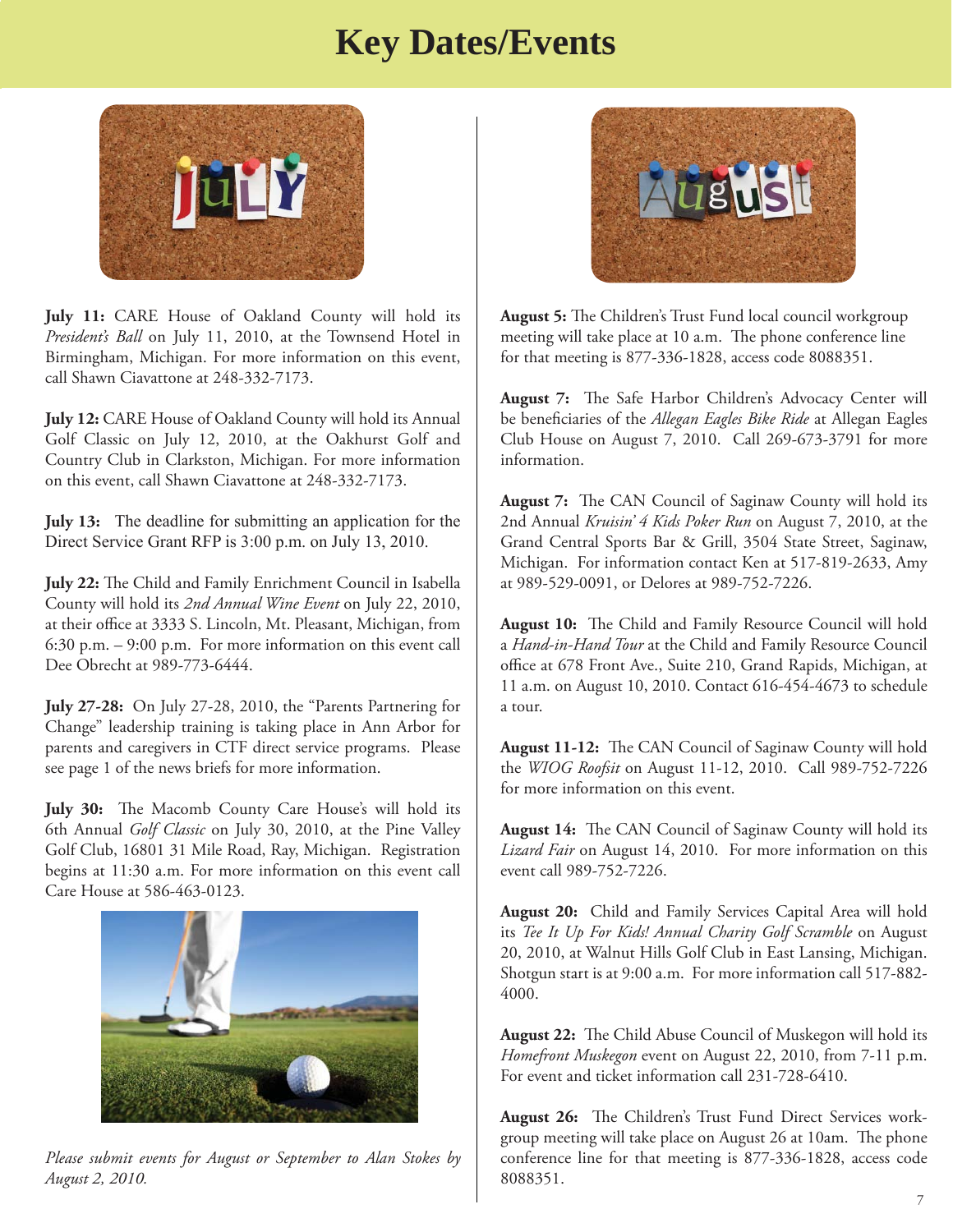#### **Sparklers and Safety**

The National Council on Fireworks Safety urges Americans to be Sparkler Smart this Fourth of July in their holiday celebrations. They have developed safety steps for sparkler use that can help protect young children from injury. The safety steps are found on the internet at http://www.fireworksafety.com/ news releases/national council on firewor. pdf.



#### **Pediatric Drowning Prevention**

New information on water safety and drowning prevention for children was released by the American Academy of Pediatrics on May 24, 2010, in their online news release at http://www.aap.org/advocacy/releases/may2410studies. [htm. Highlights of the changes include an increased](http://www.aap.org/advocacy/releases/may2410studies.htm)  emphasis on swimming lessons for young children and child-proofing recreational pools at private residences.





Providing research and analysis to promote effective policies and programs for children.

On July 20, The Future of Children will hold a forum and online webcast to discuss ways that prevention programs can both protect children and save money across a range of social programs. To register for the [live event at Brookings, please access the registration online at https://guest.cvent.com/EVENTS/Register/](https://guest.cvent.com/EVENTS/Register/IdentityConfirmation.aspx?e=c5821d3c-bd89-49b2-b0af-b02d73be49be) IdentityConfirmation.aspx?e=c5821d3c-bd89-49b2-b0af-b02d73be49be.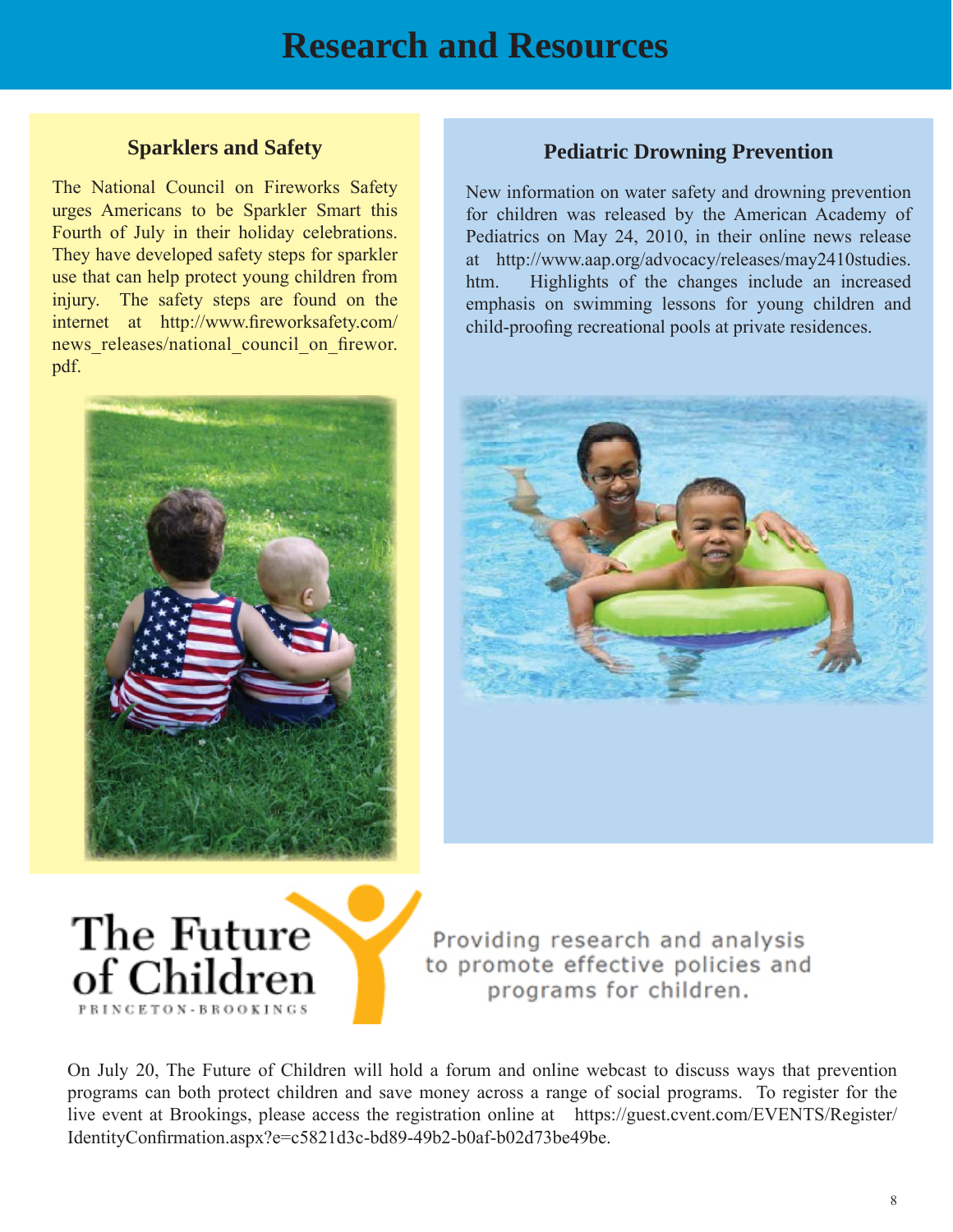# **Children's Central**

# **MICHIGAN STA**

News on the Ethical Treatment of Children from MSU-APRR Children's Central www.childrenscentral.msu.edu

#### **New study reveals spanking can result in more aggressive behavior**

"Children who are spanked frequently at age 3 are more likely to be aggressive when they're 5, even when you account for possible confounding factors." That's the reasoning behind a new study co-authored by Catherine Taylor, Tulane University; Jennifer A. Manganello, University at Albany, SUNY; Shawna J. Lee, Wayne State University, and Janet. C. Rice, Tulane University.

The study, which appeared in the May issue of Pediatrics, asked 2,500 mothers an array of questions regarding spanking, child's level of aggression, demographic features and eight identified maternal parenting risk factors. Included in the article are the results from the "Mothers' Spanking of 3-Year-Old Children and Subsequent Risk of Children's Aggressive Behavior" study. It suggests that even minor forms of spanking, or other forms of physical punishment, increase the risk for aggressive behavior in the child. "Parents don't have to rely on spanking to get the results that they want. If they avoid spanking but instead use effective, nonphysical types of discipline, their child has a better chance of being healthier, and behaving better later," says co-author and community health researcher Catherine Taylor. To read the full article, please visit the MSU Children's Central website or click the link below: http://www.childrenscentral.msu.edu/outreach.html.



#### **Child abuse requires specialized treatment**

In the November 2009 CTF News Briefs, Children's Central first reported a new pediatrics certification for a subspecialty in child abuse pediatrics. The American Board of Pediatrics gave out the first set of certificates in 2009 to 184 physicians. A recent article on the American Medical News website brought up the importance of this certificate while discussing the role of physicians when they suspect child abuse or neglect. There is a certain line physicians are reluctant to cross when it comes to confronting caregivers about any inflicted physical or emotional trauma to a child. However, as a licensed physician they are required to report cases of suspected child abuse or neglect. According to this article, "child abuse pediatricians are experts in collaborating with each other and communities to implement and evaluate child maltreatment prevention programs. They're skilled in diagnosis, intervention, interdisciplinary evaluation and case management," and are being called upon more often when physicians feel hesitant to make the report due to personal feelings towards the parents or lack of trust towards the child protection workers. To read the full article, please visit the MSU Children's Central website or click the link below: http://www.childrenscentral.msu.edu/outreach.html.

#### **What Do Children Think Dora the Explorer Knows About Fruit Snacks?**

Anyone who has seen a child interact with their favorite character knows how strong that relationship can be, but how much do children really think their favorite characters know? Do they understand that the characters are fantasy? Marketers frequently use these characters to promote products, but little is known about how these tactics work, and if children understand why their favorite characters end up on a cereal box. Children's Central researchers Heather Marron and Dr. Nora J. Rifon are exploring 4 and 5 year-old children's relationships with these characters to better understand why children have such a strong affinity for the characters and how much they think the characters know about a variety of product categories. A better understanding of these relationships is the first step in the development of policy changes to protect children from marketing tactics that take advantage of these relationships.

*The CTF award has stimulated a plethora of interest by faculty in the department of Advertising, Public Relations, and Retailing and other MSU faculty in submitting grant proposals to research child abuse and neglect prevention. There are currently several grant applications under review. Thirty (30) research projects are underway in association with the CTF/ MSU collaborative. All projects support the ethical treatment of children.*